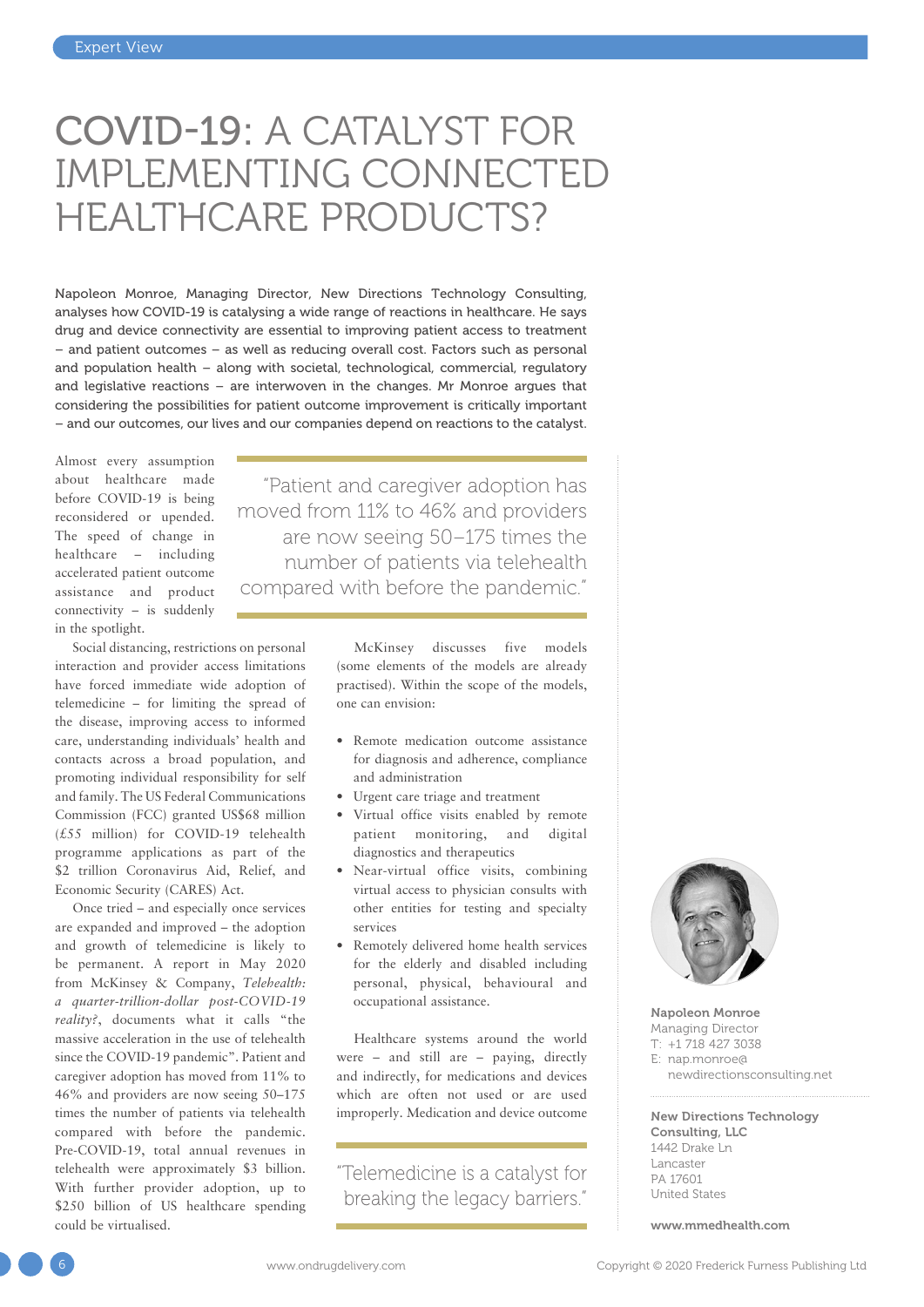"The traditional wisdom that patients and practitioners would reject telemedicine was disproved."

assistance can benefit from these sunk costs when outcome assistance barriers are removed. Telemedicine is a catalyst for breaking the legacy barriers.

Effective COVID-19 prophylaxis and treatments will rely on medication adherence and compliance. Even a vaccine may require multiple doses or boosters. Therefore, medication adherence and compliance have received greater recognition in outcomes research. Connected products are being used to gather population data and improve individual electronic medical records and to reduce interpersonal and system communications failures.

Lockdowns have affected clinical trials of medications, which have been moved away from dedicated clinical trial sites. Connectivity enables more meaningfully distributed clinical trials – and the immediacy of connected products has sped up the process.

Psychiatry is another area now receiving far more attention as the effects on mental health related to COVID-19 become widespread. Psychiatric outcomes are extremely sensitive to medication adherence and compliance.

Many of these changes are predicted to outlast COVID-19. The traditional wisdom that patients and practitioners would reject telemedicine was disproved when there was no choice but to accept it. While face-toface is rightly preferred, telemedicine is less costly for patients and many other stakeholders; and can suffice for many visits. Once telemedicine is adopted, regression to old systems will be difficult.

The following are just some examples of changes brought about by the pandemic:

- Practitioner shortages, acknowledged before COVID-19, became extreme and were eased by telemedicine.
- Temporary payment parity was granted for telemedicine consults related to COVID-19. While universal parity is not likely, a Bloomberg editorial predicts twotiered reimbursement for medical office visit (OV) and telemedicine after the pandemic – full for OV and reasonable, but less, reimbursement for telemedicine.
- US Health Insurance Portability and Accountability Act (HIPAA) regulations were relaxed for providers with existing patient relationships acting in good faith. The need for rapid responses to the pandemic also sped up turnaround times and innovation.
- Nationalistic considerations grew.
- Many barriers to telemedicine were temporarily removed. Going back to prior restrictions will be difficult.
- In the US, Governors have issued waivers for practice across state lines for COVID-19, extending prior agreements.
- Automated product identity is now recognised as having greater importance in post-market surveillance due to accelerated trials; and adulterated, misbranded ineffective, recalled, stolen, counterfeit and diverted products, which are currently of great concern.
- Medication compliance is recognised as important in combating COVID-19 and ensuring readiness for any future pandemics.
- Building on opioid and fintech controls, payers have proposed means to limit fraud and abuse of telemedicine.

### FUTURE SCENARIOS FOR US HEALTHCARE

Three model scenarios for US healthcare will predict how outcome assistance and connected combination products will be viewed in the future. In all scenarios, the US and state governments will remain the largest payer for Medicare, Medicaid, government employees and retirees. Deficits will demand that governments control costs. US healthcare stakeholders will have to rely more heavily on new applications of newer technology than in the past. Telemedicine and connected products will be more important to all stakeholders than before.

### **Scenario One**

Some predict that there will be little substantive change to the fee-for-product service models. Haven (the two-yearold Amazon, Berkshire Hathaway and JPMorgan coalition) has tried to bringabout change but so far it appears that the fragmented stakeholder systems have shown little interest. There have been few announcements of progress from Haven – and Haven Chief Executive Officer Dr Atul Gawande announced his resignation in May 2020. The earlier 54-company Health Transformation Alliance as well as Walmart succeeded in chipping away at some costs. Nevertheless, stakeholder resistance and US post-COVID-19 unemployment – which has taken many more people out of the employment healthcare insurance pool – make it apparent that, ultimately, dramatic change will come no matter which political party is in power.

### **Scenario Two**

Others predict mandatory price controls and allowing negotiation and importation. However, price controls are not enough, and are likely to be badly administered and will kill much valuable US innovation. Importation is not adequate and will be blocked based on national needs and large US volume requirements. Pharma will have fewer tools to differentiate and justify costs, meaning telemedicine and connected products will be more important to all stakeholders than in the past.

### **Scenario Three**

Lastly, others predict a "healthcare for all" model. However, none of the proponents or opponents are yet willing to define the rationing which will go along with this effective state takeover of basic healthcare. Opponents are unwilling to consider the possibilities, acknowledge that disparities in health lead to further socio-economic disparities or discuss the current rationing. It is likely that the US will evolve into a German, Dutch or French style system for basic needs and a parallel private free market for anything beyond basic care.

In all three scenarios, telemedicine and connected drug delivery products will be used more to help improve patient outcomes and control total healthcare costs. As pharma and device manufacturers have the most knowledge about the drugs and devices they manufacture, a prescription for

"Pharma will have fewer tools to differentiate and justify costs, meaning telemedicine and connected products will be more important to all stakeholders than in the past."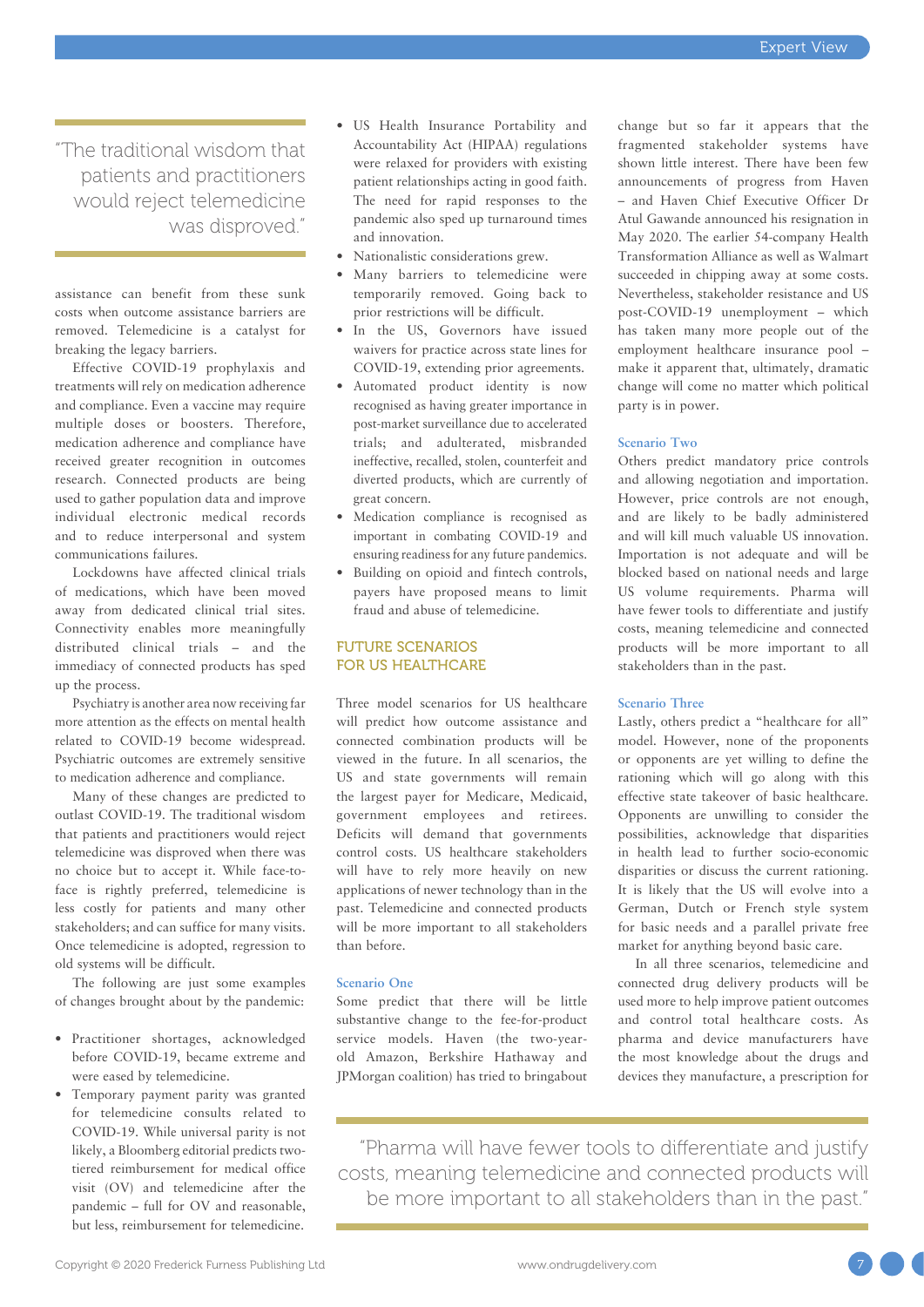a drug or device should qualify as an existing patient relationship to allow information exchange. Among the various stakeholders, connected product manufacturers, or their contractors, are the best positioned to assist with adherence and compliance.

Before COVID-19, there was great resistance to – and limited perceived need for – major change in US healthcare feefor-service, in-person healthcare delivery. The fragmented nature of US healthcare presented significant barriers to change. Some issues in two categories were:

### **Great Resistance**

Different stakeholders have put up great resistance because they thought:

- Changes to established fee-for-product and service models are threatening
- We might lose our advantages with changes through legislation or otherwise in our various legacy stakeholder models
- Reimbursing telemedicine would bankrupt payers
- There is limited or no payback for connected diagnostic devices or drug/ device combination products

"Among the various stakeholders, connected product manufacturers, or their contractors, are the best positioned to assist with adherence and compliance."

- Changes to improve outcomes would add cost for some stakeholders
- Connected products are not interoperable and are difficult for patients to use
- Adding patient outcome assistance would delay marketing and may add legal liabilities
- Any change from centralised, randomised clinical trial approval could jeopardise the entrenched approval and payment systems
- Patient privacy might be put at risk. We must abide by existing HIPAA regulations.

### **Limited Perceived Need**

There was a perception of limited need among stakeholders, who believed, for example, that:

• Inertia in systems already in place is comfortable

- We can continue to merge, acquire, lobby, advertise, automate, add lower paid staff, and make others (and even ourselves) more efficient and keep on going
- Patients' opinions are uninformed and difficult to evaluate
- Payment for outcomes and closer postmarket surveillance won't become broadbased realities
- We can continue to rely on the randomised control trial approval process to be paid.

### POST-COVID-19 CATALYSTS

However, over the past few years even prior to COVID-19, many catalytic factors have emerged, encouraging healthcare stakeholders to take actions to promote better patient outcomes:



## Get the competitive edge for connected products. Own the IP.



### **Purchase the mMed Portfolio to secure** your future in smart healthcare.

Contact Napoleon Monroe // nap.monroe@newdirectionsconsulting.net mmedhealth.com